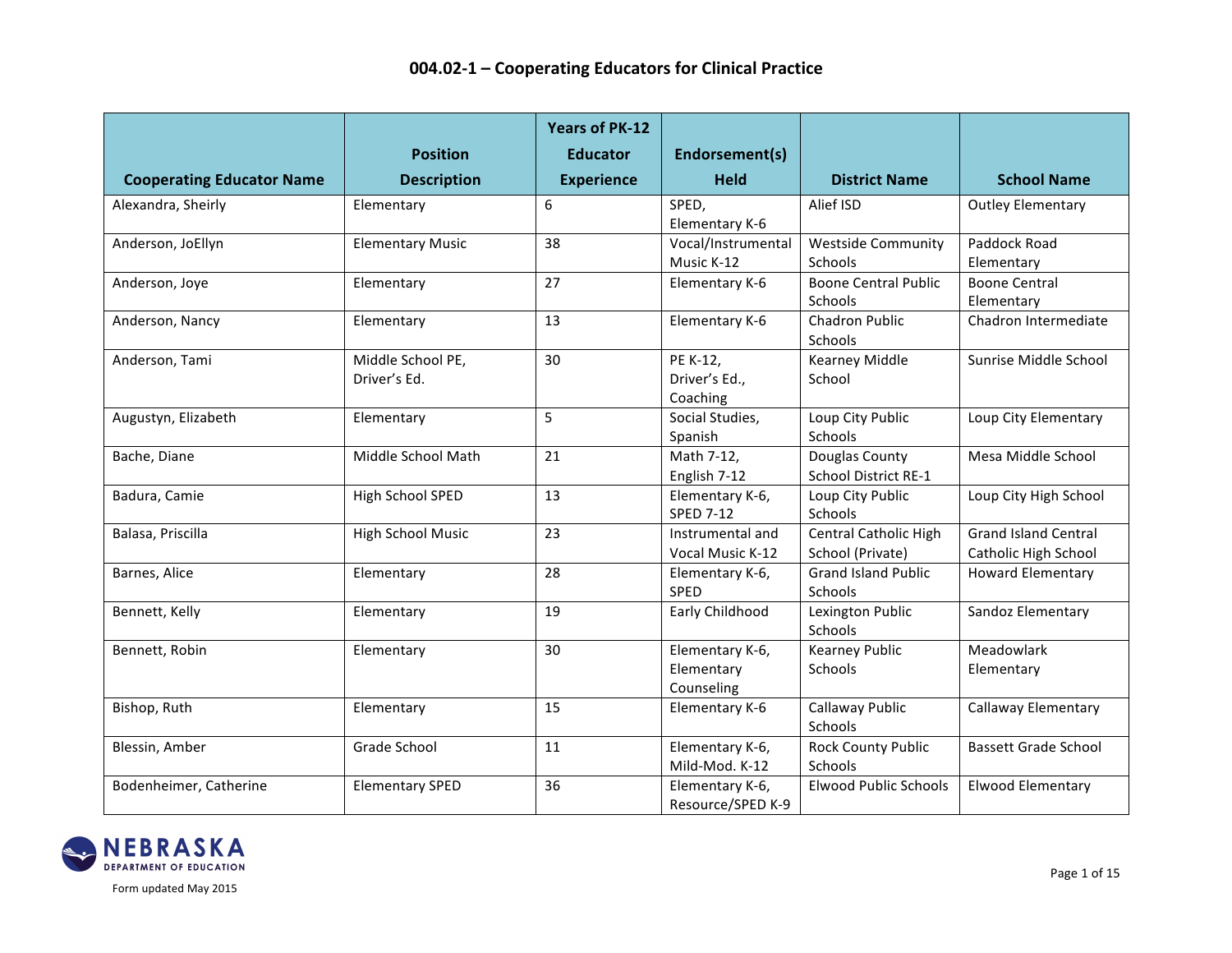| Borowski, Ranee   | Elementary                        | 19 | Elementary K-6           | <b>Kearney Public</b>         | <b>Windy Hills Elementary</b> |
|-------------------|-----------------------------------|----|--------------------------|-------------------------------|-------------------------------|
|                   |                                   |    |                          | Schools                       |                               |
| Bowen, Bo         | Elementary                        | 5  | Elementary K-6           | Alief ISD                     | Liestman Elementary           |
| Boyd, Jason       | High School Math,                 | 18 | Math 7-12,               | <b>Kearney Public</b>         | Kearney High School           |
|                   | High School Coach                 |    | PE 7-12                  | Schools                       |                               |
| Boyle, Liz        | Middle School Language            | 15 | Language Arts 7-         | <b>Grand Island Public</b>    | Walnut Middle School          |
|                   | Arts                              |    | 12,                      | Schools                       |                               |
|                   |                                   |    | Journalism,              |                               |                               |
|                   |                                   |    | Theatre 7-12,            |                               |                               |
|                   |                                   |    | Communication            |                               |                               |
| Braithwait, Tony  | <b>Elementary SPED</b>            | 4  | Elementary K-6,          | <b>Cross County</b>           | <b>Cross County</b>           |
|                   |                                   |    | SPED K-12                | <b>Community School</b>       | Elementary                    |
|                   |                                   |    |                          | District                      |                               |
| Broady, Lori      | <b>High School Social Studies</b> | 21 | Social Studies 7-12      | Johnson-Brock Public          | Johnson-Brock High            |
|                   |                                   |    |                          | School                        | School                        |
| Brown, Carol      | <b>High School Economics</b>      | 30 | <b>Social Studies</b>    | Alief ISD                     | Alief Hastings High           |
|                   |                                   |    | Composite,               |                               | School                        |
|                   |                                   |    | <b>ESL Composite</b>     |                               |                               |
| Brown, Marla      | English,                          | 10 | English 7-12,            | <b>Shelton Public Schools</b> | <b>Shelton Public Schools</b> |
|                   | Speech                            |    | Speech 7-12              |                               |                               |
| Brunell, Susan    | High School Art and ESL           | 22 | Art K-12,                | Alief ISD                     | Alief Taylor High School      |
|                   |                                   |    | ESL,                     |                               |                               |
|                   |                                   |    | Mid. Mgt.                |                               |                               |
|                   |                                   |    | (Principal)              |                               |                               |
| Buescher, Alison  | High School Life Science          | 15 | Biology 7-12,            | <b>Kearney Public</b>         | Kearney High School           |
|                   |                                   |    | Life Science 7-12,       | Schools                       |                               |
|                   |                                   |    | Chemistry 7-12,          |                               |                               |
|                   |                                   |    | Physics 7-12,            |                               |                               |
|                   |                                   |    | Earth Science 7-12,      |                               |                               |
|                   |                                   |    | <b>Natural Resources</b> |                               |                               |
|                   |                                   |    | $7 - 12$                 |                               |                               |
| Buescher, Cassidy | <b>High School</b>                | 12 | English Language         | Palmyra District O R 1        | Palmyra High School           |
|                   | English/Theatre Arts              |    | Arts 7-12,               |                               |                               |
|                   |                                   |    | ELL K-12,                |                               |                               |
|                   |                                   |    | Theatre Arts 7-12        |                               |                               |
| Bulau, Luke       | High School History,              | 5  | History 7-12,            | St. Mary's School             | St. Mary's High School        |
|                   | <b>High School Coaching</b>       |    | Health 7-12,             | (Private)                     |                               |

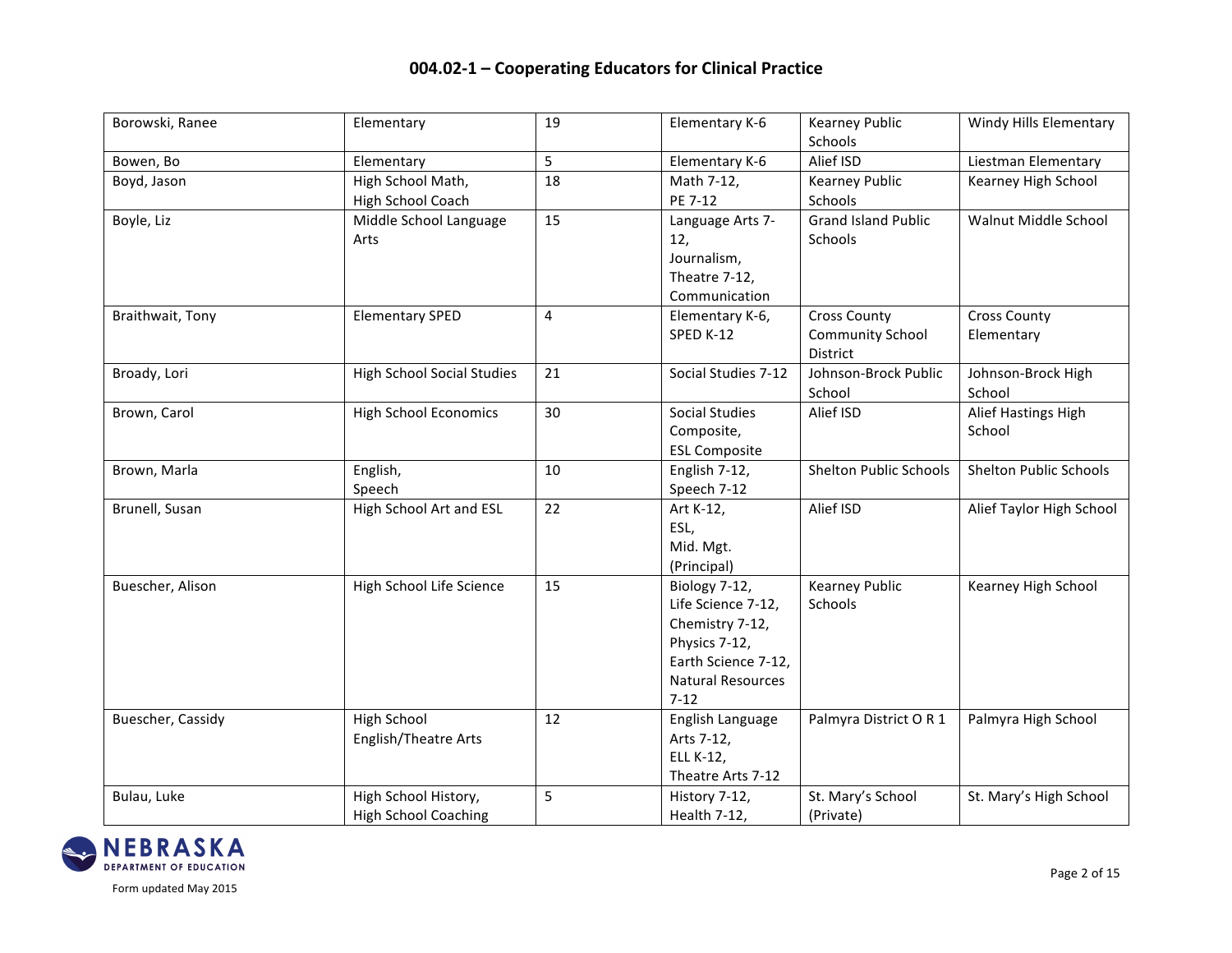|                       |                                                                              |                | Coaching                                                              |                                                  |                                  |
|-----------------------|------------------------------------------------------------------------------|----------------|-----------------------------------------------------------------------|--------------------------------------------------|----------------------------------|
| Burford, Kristi       | Elementary                                                                   | 23             | <b>SPED K-12,</b><br>Elementary K-8,<br>Curriculum and<br>Instruction | North Platte Public<br>Schools                   | <b>Washington Elementary</b>     |
| Burgeson, Tami        | Elementary                                                                   | 20             | Elementary K-6,<br>Early Childhood                                    | <b>Kearney Public</b><br>Schools                 | <b>Kenwood Elementary</b>        |
| Burson, Amber         | High School PE and Health                                                    | $\overline{7}$ | PE and Health 7-12                                                    | Lexington Public<br>Schools                      | Lexington High School            |
| Burton, Natasha       | Middle School Math/ESL                                                       | 19             | Generalist 4-8,<br>Math 4-8,<br><b>ESL Supplemental</b>               | Alief ISD                                        | Olle Middle School               |
| Carr, Isaac           | Middle School Physical<br>Science.<br><b>High School Physical</b><br>Science | 5              | Physical Science 7-<br>12                                             | <b>Fullerton Public</b><br>Schools               | Fullerton Jr./Sr. High<br>School |
| Cary, Dianna          | High School PE                                                               | 29             | <b>PE K-12</b>                                                        | Alief ISD                                        | Alief Taylor High School         |
| Cecrle, Jay           | <b>High School Science</b>                                                   | 30             | Chemistry 7-12,<br>Biology 7-12                                       | <b>Hastings Public</b><br>Schools                | Adams Central High<br>School     |
| Chamberlain, Rachelle | Elementary                                                                   | 9              | Early Childhood                                                       | <b>Kearney Public</b><br>Schools                 | <b>Bryant Elementary</b>         |
| Chamberlin, Beckie    | <b>Elementary ELL</b>                                                        | 19             | Elementary K-6,<br><b>ESL</b>                                         | <b>Kearney Public</b><br>Schools                 | Northeast Elementary             |
| Conyers, Gina         | Middle School PE                                                             | 12             | <b>PE K-12</b>                                                        | <b>Grand Island Public</b><br>Schools            | <b>Barr Middle School</b>        |
| Coop, Matthew         | <b>High School</b><br>PE/History/Keyboarding                                 | 14             | PE K-12,<br>Social Studies 4-9                                        | <b>Kearney Catholic High</b><br>School (Private) | Kearney Catholic High<br>School  |
| Corleto, Evelyn       | Elementary                                                                   | 8              | ESL,<br>Elementary K-6                                                | Alief ISD                                        | <b>Martin Elementary</b>         |
| Craig, Eric           | Middle School Science                                                        | 11             | <b>Secondary Science</b>                                              | Douglas County<br><b>School District</b>         | Mesa Middle School               |
| Cribelli, Lori        | Elementary                                                                   | 22             | Elementary K-6                                                        | Cambridge Public<br>Schools                      | Cambridge Elementary             |
| Croisant, Suzanne     | Middle School Social<br><b>Studies</b>                                       | 19             | Social Studies 6-12,<br>English 6-12                                  | Omaha Public Schools                             | Lewis and Clark Middle<br>School |
| Crownie, Adam         | Elementary                                                                   | $\overline{7}$ | Elementary K-6,<br>SPED K-6                                           | Lincoln Public Schools                           | Kooser Elementary                |

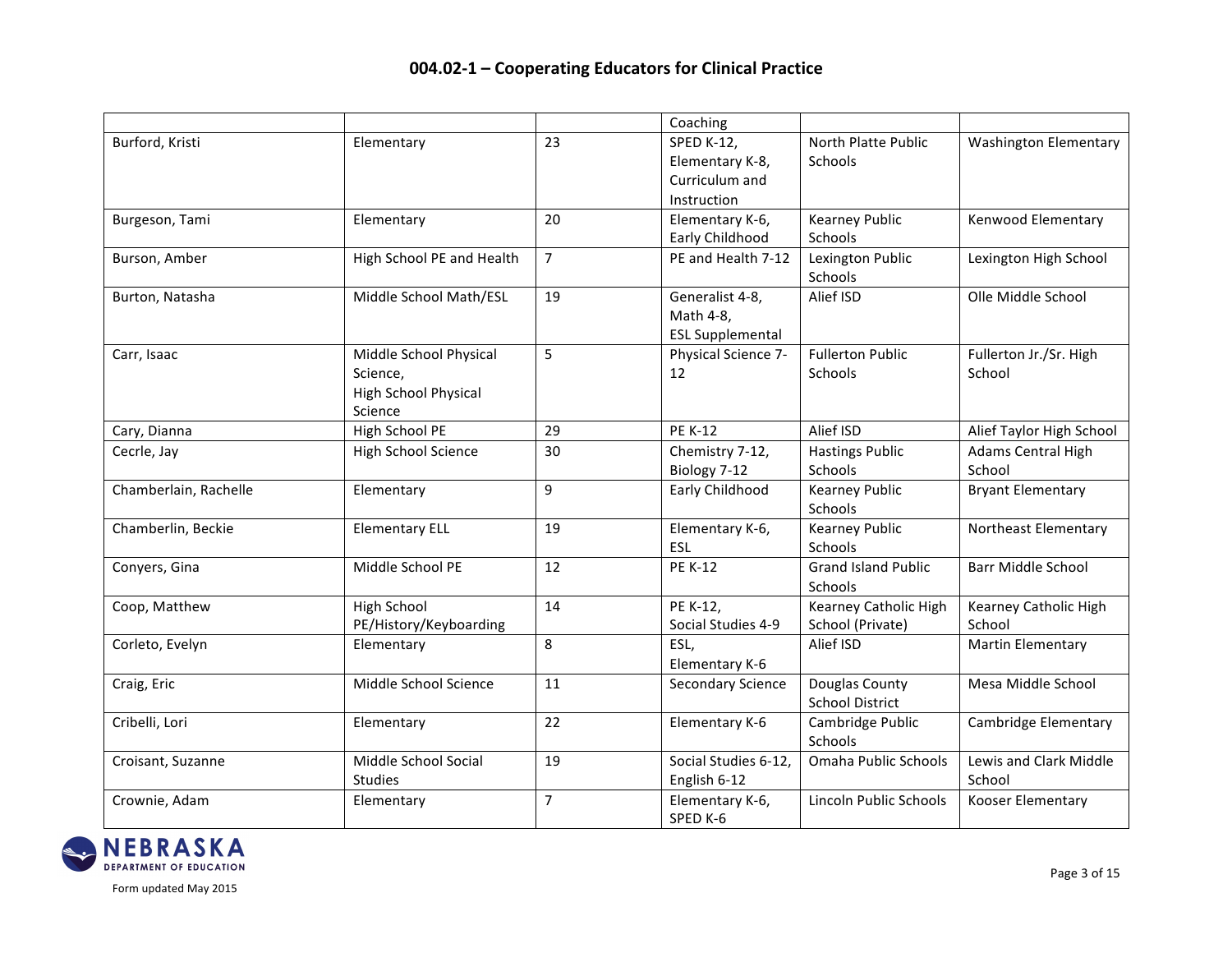| Dahlquist, Cindy | <b>High School Business</b> | 23    | Business 7-12,         | <b>Oakland Craig Public</b>   | Oakland Craig High            |
|------------------|-----------------------------|-------|------------------------|-------------------------------|-------------------------------|
|                  |                             |       | <b>Family Consumer</b> | Schools                       | School                        |
|                  |                             |       | Sciences 7-12,         |                               |                               |
|                  |                             |       | Middle School          |                               |                               |
| Denker, Tiffany  | Elementary                  | 9     | Early Childhood,       | Lexington Public              | <b>Morton Elementary</b>      |
|                  |                             |       | Elementary K-6         | Schools                       |                               |
| Dietz, Dawn      | Elementary                  | 19    | Elementary K-6         | <b>Kearney Public</b>         | <b>Emerson Elementary</b>     |
|                  |                             |       |                        | Schools                       |                               |
| Dillon, Kathleen | Elementary                  | 27    | Elementary K-6,        | <b>Kearney Public</b>         | Northeast Elementary          |
|                  |                             |       | Early Childhood        | Schools                       |                               |
| Donner, Marcus   | High School Math            | 10    | Math 7-12,             | <b>Shelton Public Schools</b> | Shelton High School           |
|                  |                             |       | Social Sciences 7-     |                               |                               |
|                  |                             |       | 12                     |                               |                               |
| Dorsey, Mike     | Middle School Social        | 13    | History 7-12,          | <b>Brownell-Talbot</b>        | <b>Brownell-Talbot Upper-</b> |
|                  | <b>Studies</b>              |       | Social Studies 7-12    | School (Private)              | Middle School                 |
| Dostal, Greg     | <b>Elementary PE</b>        | 30    | Health/PE K-12         | West Holt Public              | West Holt Elementary          |
|                  |                             |       |                        | Schools                       |                               |
| Drackley, Sarah  | Elementary                  | 17    | Elementary K-6,        | <b>Kearney Public</b>         | <b>Bryant Elementary</b>      |
|                  |                             |       | ESL,                   | Schools                       |                               |
|                  |                             |       | Reading K-12           |                               |                               |
| Dubas, Jennifer  | Middle School Math,         | 21    | Math 7-12              | <b>Fullerton Public</b>       | Fullerton Jr./Sr. High        |
|                  | High School Math            |       |                        | Schools                       | School                        |
| Easton, Andrew   | High School English         | 9     | English 7-12           | <b>Westside Community</b>     | Westside High School          |
|                  |                             |       |                        | Schools                       |                               |
| Edwards, Angela  | High School Math            | 8     | Math 7-12              | <b>Memphis City Schools</b>   | Whitehaven High               |
|                  |                             |       |                        |                               | School                        |
| Eriksen, Kelli   | Elementary                  | 33    | SPED K-8,              | Centura Public                | Centura Elementary            |
|                  |                             |       | Curriculum and         | Schools                       |                               |
|                  |                             |       | Instruction            |                               |                               |
|                  |                             |       | (Reading/SPED),        |                               |                               |
|                  |                             |       | Elementary K-6         |                               |                               |
| Escritt, Cheryl  | <b>Elementary SPED</b>      | $40+$ | Elementary K-6,        | Gibbon Public Schools         | Gibbon Elementary             |
|                  |                             |       | Early Childhood,       |                               |                               |
|                  |                             |       | SPED,                  |                               |                               |
|                  |                             |       | Early Childhood        |                               |                               |
|                  |                             |       | Learning               |                               |                               |
|                  |                             |       | <b>Disabilities</b>    |                               |                               |

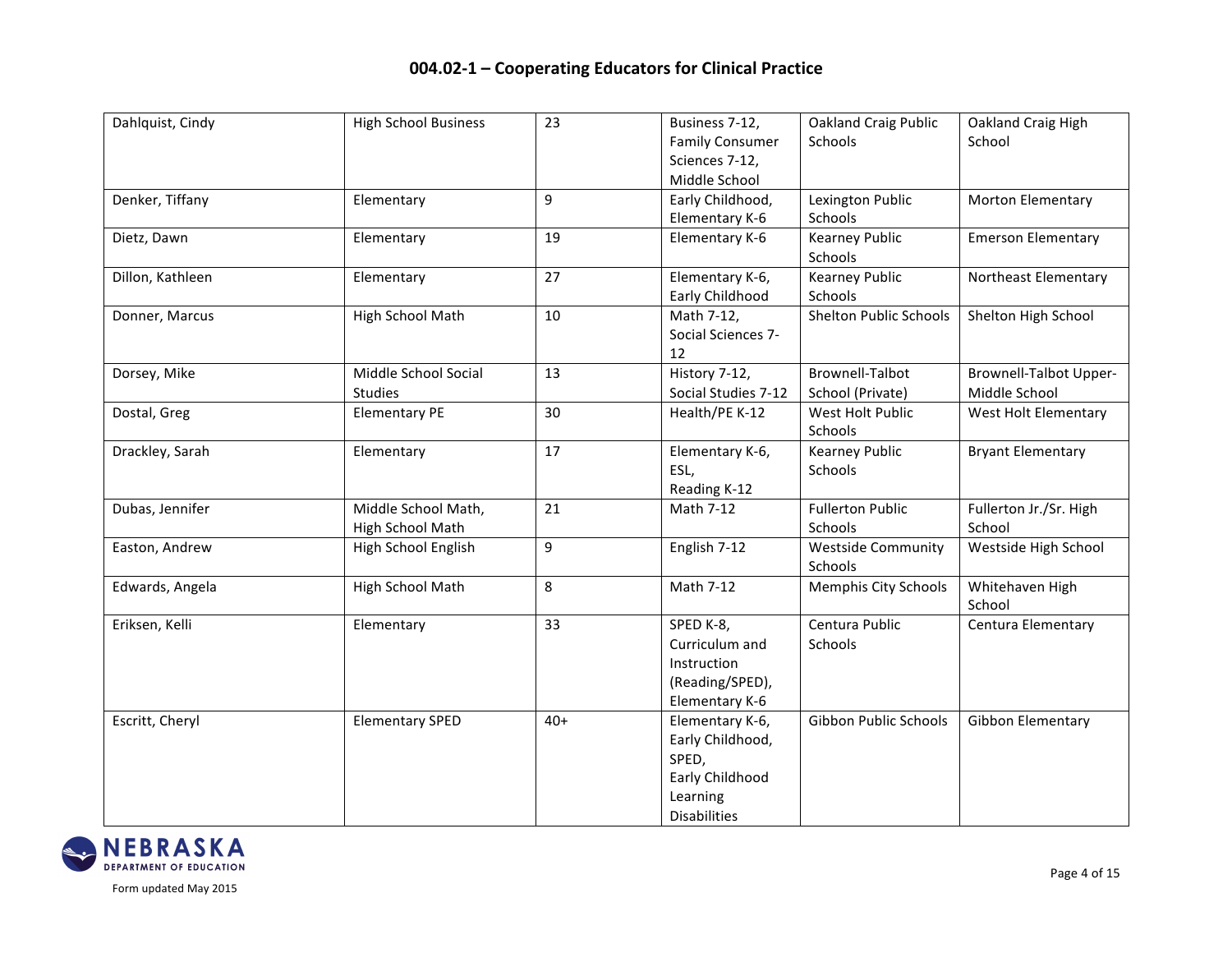| Fehringer, Ben   | Middle School PE,          | 10             | PE K-6,            | <b>Wood River Rural</b>       | Wood River Middle            |
|------------------|----------------------------|----------------|--------------------|-------------------------------|------------------------------|
|                  | High School PE             |                | PE 7-12,           | Schools                       | School.                      |
|                  |                            |                | Coaching           |                               | Wood River High School       |
| Fielder, Jim     | <b>High School Physics</b> | 20             | Physics 7-12       | <b>Hastings Public</b>        | Hastings High School         |
|                  |                            |                |                    | Schools                       |                              |
| Fluker, Brenda   | Middle School Life Science | 11             | Life Science 8-12  | Alief ISD                     | Killough Middle School       |
| Fouts, Michelle  | Elementary                 | $\overline{7}$ | Early Childhood    | <b>Kearney Public</b>         | <b>Bryant Elementary</b>     |
|                  |                            |                | Birth-3,           | Schools                       |                              |
|                  |                            |                | SPED K-6,          |                               |                              |
|                  |                            |                | SPED K-6           |                               |                              |
| Frieson, Michele | Elementary                 | 28             | Elementary K-6     | <b>Kearney Public</b>         | Park Elementary              |
|                  |                            |                |                    | Schools                       |                              |
| Gappa, Julie     | <b>Elementary SPED</b>     | 23             | Elementary K-6,    | <b>Kearney Public</b>         | <b>Central Elementary</b>    |
|                  |                            |                | SPED K-6           | Schools                       |                              |
| Giffin, Denise   | <b>Elementary SPED</b>     | 30             | Preschool          | <b>Pleasanton Public</b>      | <b>Pleasanton Elementary</b> |
|                  |                            |                | Handicapped,       | Schools                       |                              |
|                  |                            |                | SPED K-6           |                               |                              |
| Glenn, Lori      | Elementary                 | 60             | Elementary K-6,    | <b>Shelton Public Schools</b> | Shelton Elementary           |
|                  |                            |                | Early Childhood    |                               |                              |
| Grant, Karmen    | <b>Elementary PE</b>       | 28             | PE K-6,            | <b>Kearney Public</b>         | Emerson Elementary,          |
|                  |                            |                | PE 7-12,           | Schools                       | Park Elementary              |
|                  |                            |                | Coaching           |                               |                              |
| Grant, Paul      | High School Spanish/ELL    | 12             | Spanish K-12,      | <b>Millard Public Schools</b> | Millard South High           |
|                  |                            |                | ELL                |                               | School                       |
| Greer, Caley     | Elementary                 | 6              | Elementary K-6     | Ravenna Public                | Ravenna Elementary           |
|                  |                            |                |                    | Schools                       |                              |
| Gregory, Jackie  | Elementary                 | 19             | Elementary K-6     | Cambridge Public              | Cambridge Elementary         |
|                  |                            |                |                    | Schools                       |                              |
| Gruntorad, Jess  | High School Language Arts  | 8              | Language Arts 7-12 | Lexington Public              | Lexington High School        |
|                  |                            |                |                    | Schools                       |                              |
| Haake, Jane      | High School Language Arts  | 11             | Language Arts 7-   | <b>Thedford Public</b>        | Thedford High School         |
|                  |                            |                | 12,                | Schools                       |                              |
|                  |                            |                | PE 7-12            |                               |                              |
| Hagan, Brian     | Middle School PE           | 23             | Elementary K-6,    | <b>Kearney Public</b>         | Sunrise Middle School        |
|                  |                            |                | <b>PE K-12</b>     | Schools                       |                              |
| Haines, Erin     | Middle School SPED         | 22             | Elementary K-6,    | Lexington Public              | Lexington Middle             |
|                  |                            |                | SPED K-12          | Schools                       | School                       |

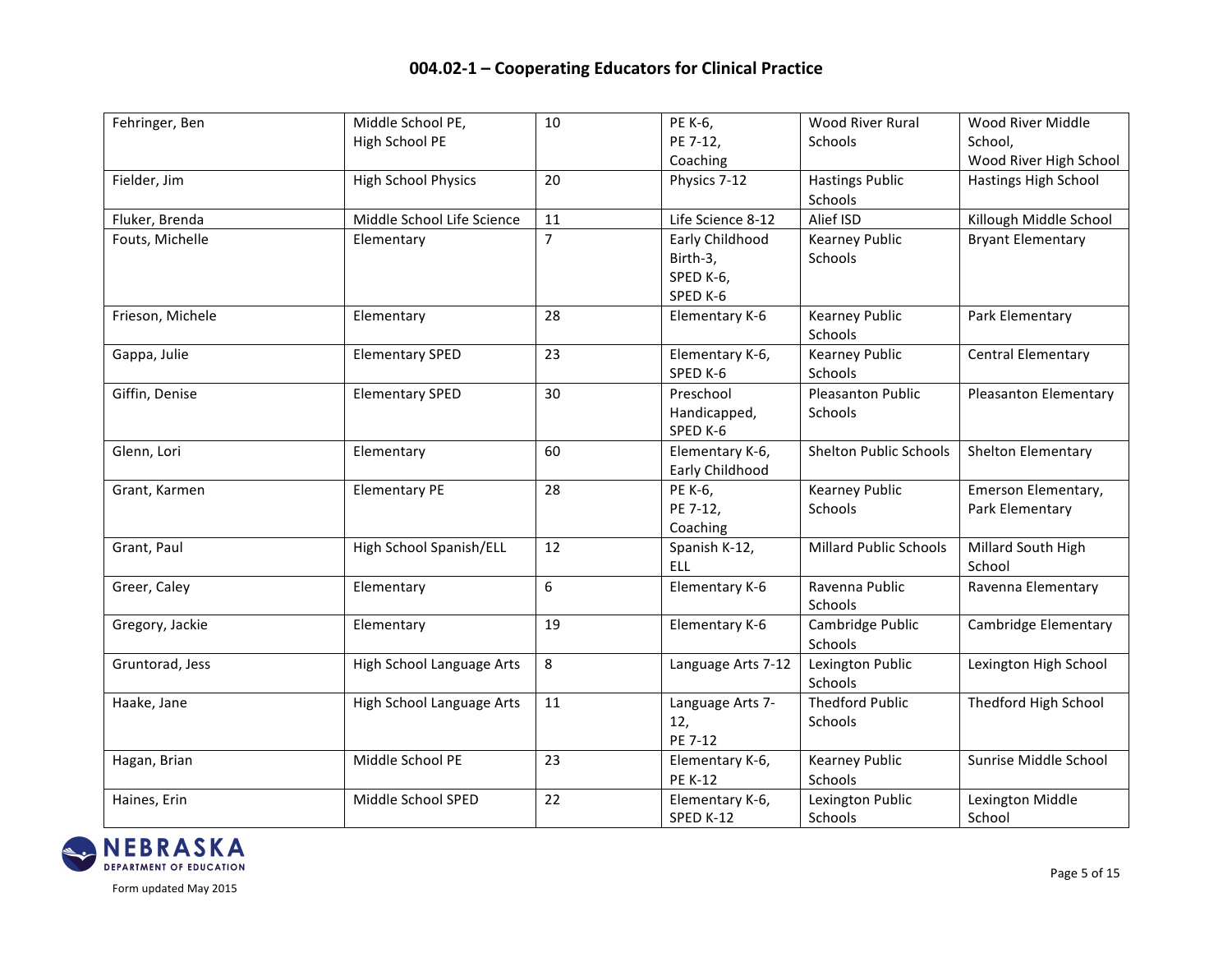| Hamling, Elizabeth | Elementary               | 12             | Early Childhood,          | <b>Sidney Public Schools</b> | North Ward Elementary       |
|--------------------|--------------------------|----------------|---------------------------|------------------------------|-----------------------------|
|                    |                          |                | Elementary K-6            |                              |                             |
| Harrington, Lisa   | Elementary               | 21             | Elementary K-6            | Loup City Public             | Loup City Elementary        |
|                    |                          |                |                           | Schools                      |                             |
| Harris, Sherry     | High School Spanish      | 31             | Spanish K-12,             | <b>Valentine Public</b>      | Valentine High School       |
|                    |                          |                | Language Arts 7-12        | Schools                      |                             |
| Hart, Cheryl       | Elementary               | 32             | Elementary K-6            | <b>Rock County Public</b>    | <b>Bassett Grade School</b> |
|                    |                          |                |                           | Schools                      |                             |
| Hatch, Jebb        | Middle School PE         | 26             | <b>Physical Education</b> | <b>Kearney Public</b>        | Horizon Middle School       |
|                    |                          |                | $K-12$                    | Schools                      |                             |
|                    |                          |                | Health K-12               |                              |                             |
| Heidbrink, Laurel  | <b>Elementary PE</b>     | 27             | PE K-12,                  | Lincoln Public Schools       | Morley Elementary           |
|                    |                          |                | Health K-12               |                              |                             |
| Heinke, Laura      | Elementary               | 6              | Early Childhood,          | Papillion-La Vista           | <b>Patriot Elementary</b>   |
|                    |                          |                | Language Arts             | <b>Public Schools</b>        |                             |
| Hertzler, Susan    | High School ELL          | $46+$          | Math 7-12,                | Lincoln Public Schools       | Lincoln High School         |
|                    |                          |                | <b>ELL</b>                |                              |                             |
| Homan, Jeannie     | <b>Elementary Music</b>  | 42             | Vocal/Instrumental        | Lexington Public             | <b>Pershing Elementary</b>  |
|                    |                          |                | $K-12$                    | Schools                      |                             |
| Horn, Jason        | $K-12$                   | 15             | Music K-12,               | <b>Fremont County</b>        | Dubois K-12 School          |
|                    |                          |                | Coaching                  | School District 2            |                             |
| Hostert, Gary      | High School History and  | 28             | Socials Sciences 7-       | O'Neill Public Schools       | O'Neill Jr.-Sr. High        |
|                    | Coach                    |                | 12                        |                              | School                      |
| Hupfer, Heather    | Elementary               | $\overline{7}$ | Elementary K-8            | North Platte Public          | Lincoln Elementary          |
|                    |                          |                |                           | Schools                      |                             |
| Ibach, Barbara     | Elementary               | 6              | Elementary K-6            | Sumner-Eddyville-            | S-E-M Elementary            |
|                    |                          |                |                           | Miller Schools               |                             |
| Isaacs, Anikia     | Elementary               | 8              | Elementary K-6            | Alief ISD                    | <b>Outley Elementary</b>    |
| Jacobs, Carla      | <b>High School Music</b> | $\overline{7}$ | Music K-12                | Minden Public Schools        | CL Jones High School        |
| Jakob, Rachel      | Elementary               | 10             | Elementary K-6,           | <b>Grand Island Public</b>   | Shoemaker Elementary        |
|                    |                          |                | ESL,                      | Schools                      |                             |
|                    |                          |                | <b>Music</b>              |                              |                             |
| Jones, Abby        | High School Spanish      | 11             | Spanish 7-12              | Gibbon Public Schools        | Gibbon High School          |
| Jorgenson, Katie   | Elementary               | 10             | Early Childhood,          | Minden Public Schools        | <b>Minden East</b>          |
|                    |                          |                | Curriculum and            |                              | Elementary                  |
|                    |                          |                | Instruction               |                              |                             |
| Killion, Linda     | <b>Elementary PE</b>     | 9              | Elementary K-6,           | Elm Creek Public             | Elm Creek Elementary        |

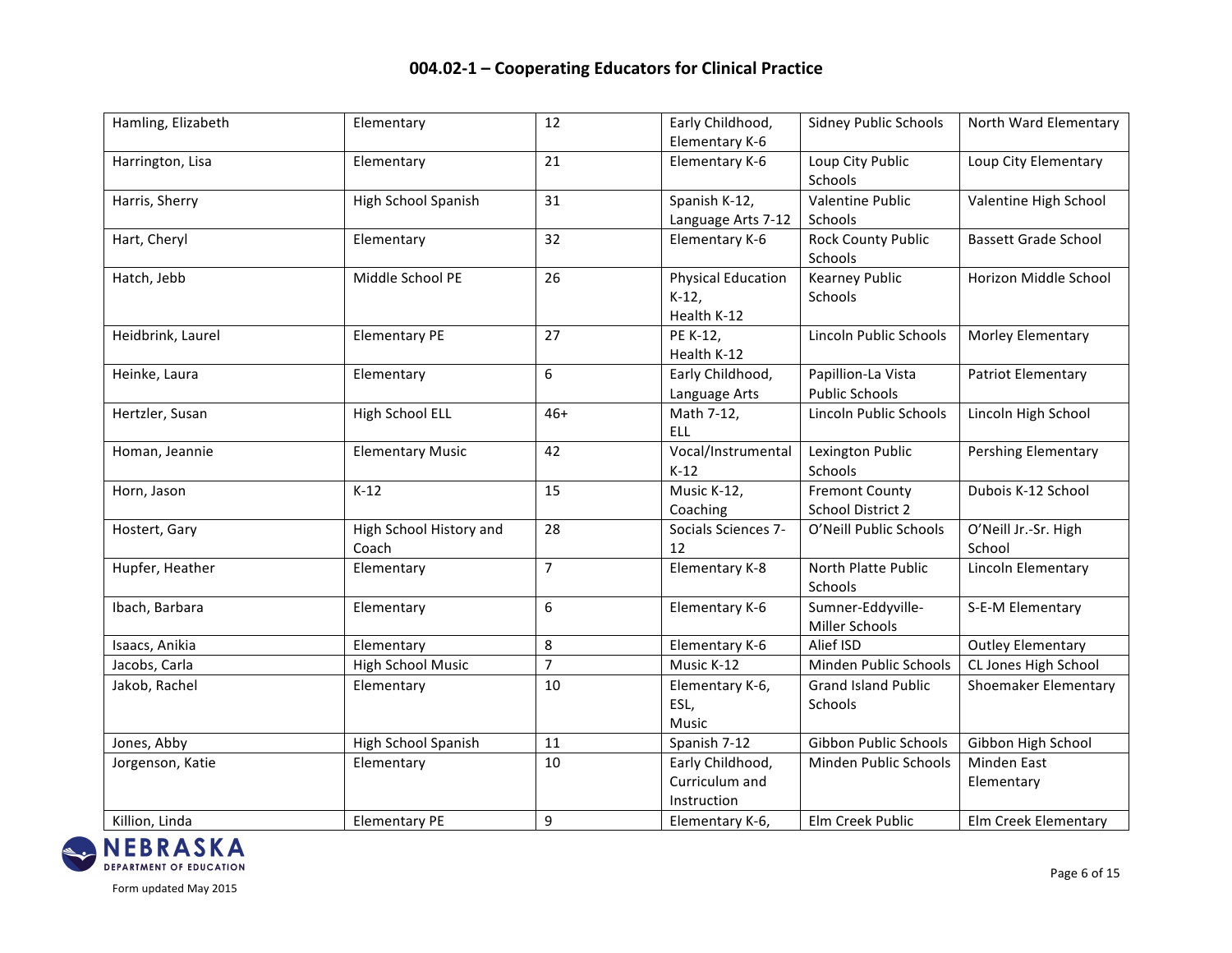|                      |                                                             |       | <b>PE K-6</b>                                                          | Schools                                         |                                                     |
|----------------------|-------------------------------------------------------------|-------|------------------------------------------------------------------------|-------------------------------------------------|-----------------------------------------------------|
| Kilmer, Ronelle      | High School Language Arts                                   | 10    | Language Arts 7-12                                                     | <b>Valentine Community</b><br>Schools           | Valentine High School                               |
| Kimbrough, Walter    | Middle School                                               | $7+$  | Technology<br>Education,<br>Math 7-12                                  | Alief ISD                                       | Olle Middle School                                  |
| Knaus, Sue           | Elementary                                                  | $30+$ | Elementary K-6<br>(Colorado),<br><b>Highly Qualified</b><br><b>FCF</b> | St. Vrain Valley School<br>District             | <b>Mountain View</b><br>Elementary                  |
| Knott, Jim           | High School Principal,<br><b>High School Social Studies</b> | 12    | Social Studies 7-12                                                    | Douglas County West<br><b>Community Schools</b> | Douglas County West<br><b>Community High School</b> |
| Kollars, Jesse       | <b>Elementary SPED</b>                                      | 4     | <b>SPED K-12,</b><br><b>Education K-8</b>                              | Randolph Public<br>Schools                      | <b>Randolph Elementary</b>                          |
| Konwisarz, Bryan     | Middle School Math/ESL                                      | 9.5   | Math 4-8,<br><b>ESL Supplemental</b>                                   | Alief ISD                                       | Killough Middle School                              |
| Kowalek, Janelle     | Preschool                                                   | 18    | Elementary K-6,<br>Early Childhood B-<br>$3^{\text{rd}}$ ,<br>SPED     | <b>Kearney Public</b><br>Schools                | <b>Kearney Education</b><br>Center                  |
| Krier, Todd          | <b>High School Music</b>                                    | 12    | Vocal Music K-12                                                       | Pius X High School<br>(Private)                 | Pius X High School                                  |
| Krupski, Jody        | High School German                                          | 49    | French 7-12,<br>German 7-12,<br>English 7-12                           | Papillion-La Vista<br><b>Public Schools</b>     | Papillion- La Vista High<br>School                  |
| Kulhanek, Sue        | Elementary                                                  | 36    | Elementary K-6,<br><b>SLD</b>                                          | Lexington Public<br>Schools                     | Sandoz Elementary                                   |
| Kyhn, Char           | Elementary                                                  | 18    | Pre-School-Early<br>Childhood                                          | Centura Public<br>Schools                       | Centura Elementary                                  |
| Lapp, Marcy          | High School,<br>Middle School                               | 20    | Elementary K-6,<br>Self-Contained K-8                                  | <b>Hershey Public</b><br>Schools                | Hershey Middle School                               |
| Liess, Don           | Jr. High History and PE                                     | 27    | History 7-12,<br><b>Physical Education</b><br>$7-12$                   | Kearney Catholic High<br>School (Private)       | Kearney Catholic High<br>School                     |
| Loeffelbein, Sherise | <b>Elementary Principal</b>                                 | 11    | <b>Special Education</b><br>K-6,<br>Administration.                    | <b>Palmer Public Schools</b>                    | <b>Palmer Elementary</b>                            |



Form updated May 2015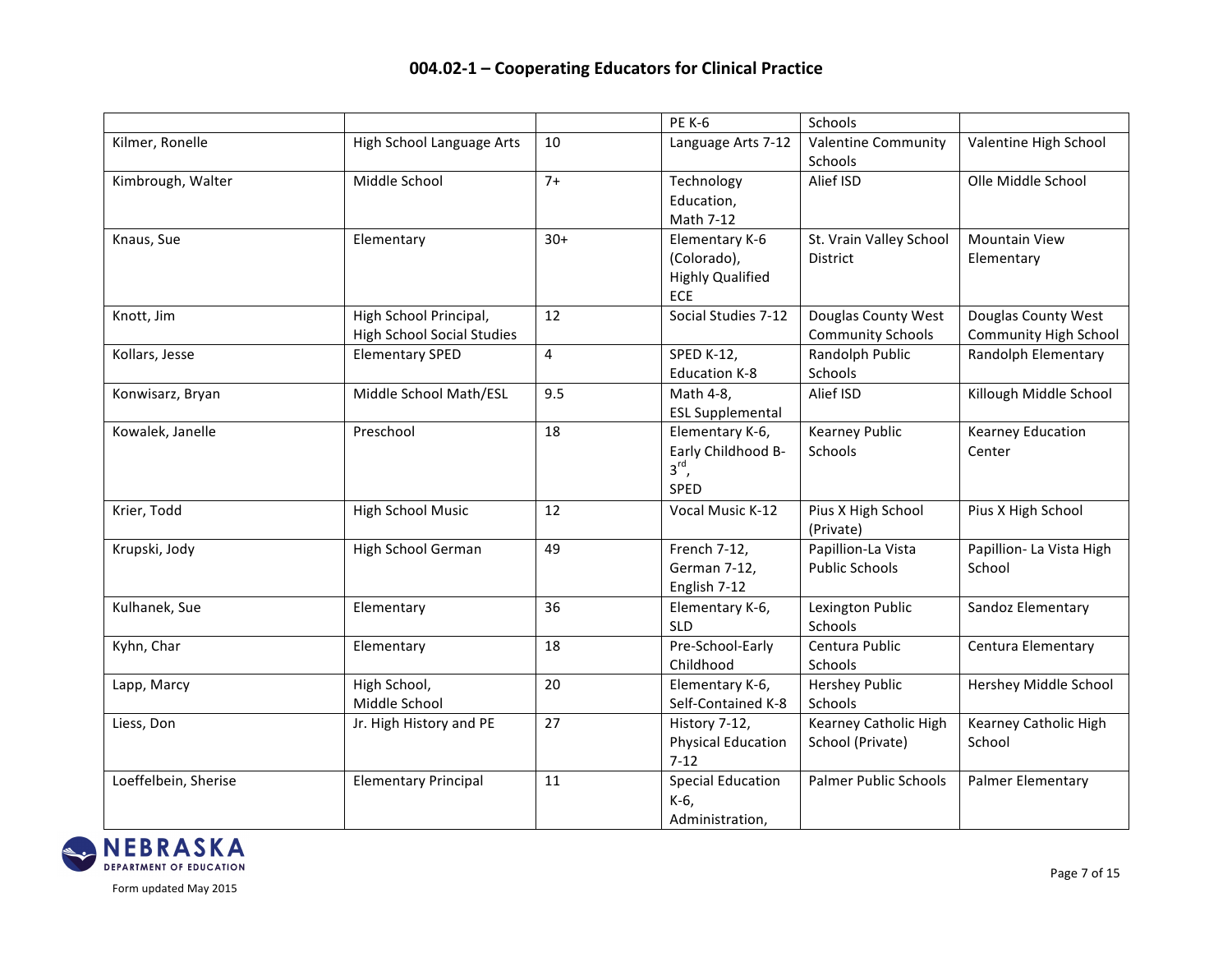|                      |                                    |       | Elementary K-6                                                                          |                                       |                                |
|----------------------|------------------------------------|-------|-----------------------------------------------------------------------------------------|---------------------------------------|--------------------------------|
| Lueb, Ann            | Speech Language Path.              | 21    | Speech Language<br>Pathology                                                            | <b>Beatrice Public</b><br>Schools     | Paddock Lane,<br>Beatrice      |
| Lusk Jeanene         | Elementary                         | 32    | Self-Contained K-8,<br><b>Reading Specialist</b><br>$K-12$ ,<br><b>Reading Literacy</b> | North Platte Public<br>Schools        | Lincoln Elementary             |
| Madsen, Natalie      | <b>High School Social Sciences</b> | 3     | Social Science 7-12                                                                     | <b>Kearney Public</b><br>Schools      | Kearney High School            |
| Malleck, Kari        | <b>Elementary SPED</b>             | 10    | SPED K-6,<br>Elementary K-6                                                             | <b>Amherst Public</b><br>Schools      | Amherst Elementary             |
| Malm, Nanci          | Elementary                         | 33    | Elementary K-6,<br>Math Assessment                                                      | <b>Central City Public</b><br>Schools | <b>Central City Elementary</b> |
| Maple, Carrie        | <b>Elementary SPED</b>             | $16+$ | SPED K-6,<br>Early Childhood<br>SPED,<br>Reading                                        | <b>Milford Public Schools</b>         | <b>Milford Elementary</b>      |
| Marlatt, Kina        | Elementary                         | 12    | Elementary K-6,<br>Early Childhood                                                      | <b>Kearney Public</b><br>Schools      | <b>Emerson Elementary</b>      |
| McHargue, Annalise   | <b>High School ESL</b>             | 4     | English 9-12,<br>Spanish 9-12,<br><b>ESL K-12</b>                                       | Lexington Public<br>Schools           | Lexington High School          |
| McHargue, Jess       | High School English                | 4     | English 7-12,<br>History 7-12                                                           | Lexington Public<br>Schools           | Lexington High School          |
| McIlnay, Diana       | Elementary                         | 31    | Elementary K-6,<br>Early Childhood,<br>Early Childhood<br>SPED                          | <b>Central City Public</b><br>Schools | <b>Central City Elementay</b>  |
| McLaughlin, Meredith | Elementary                         | 13    | Elementary K-6,<br>SPED,<br>Art K-6,<br>Reading K-12                                    | <b>Kearney Public</b><br>Schools      | Meadowlark<br>Elementary       |
| Melvin, Kris         | Elementary                         | 27    | Elementary K-6                                                                          | <b>Bennington Public</b><br>Schools   | <b>Bennington Elementary</b>   |
| Mestl, Ken           | High School Math                   | 29    | Math 7-12,<br>Principal K-12                                                            | <b>Amherst Public</b><br>Schools      | Amherst High School            |
| Miller, Lisa         | <b>Elementary Music</b>            | 5     | Music K-12                                                                              | <b>Kearney Public</b>                 | Park Elementary,               |

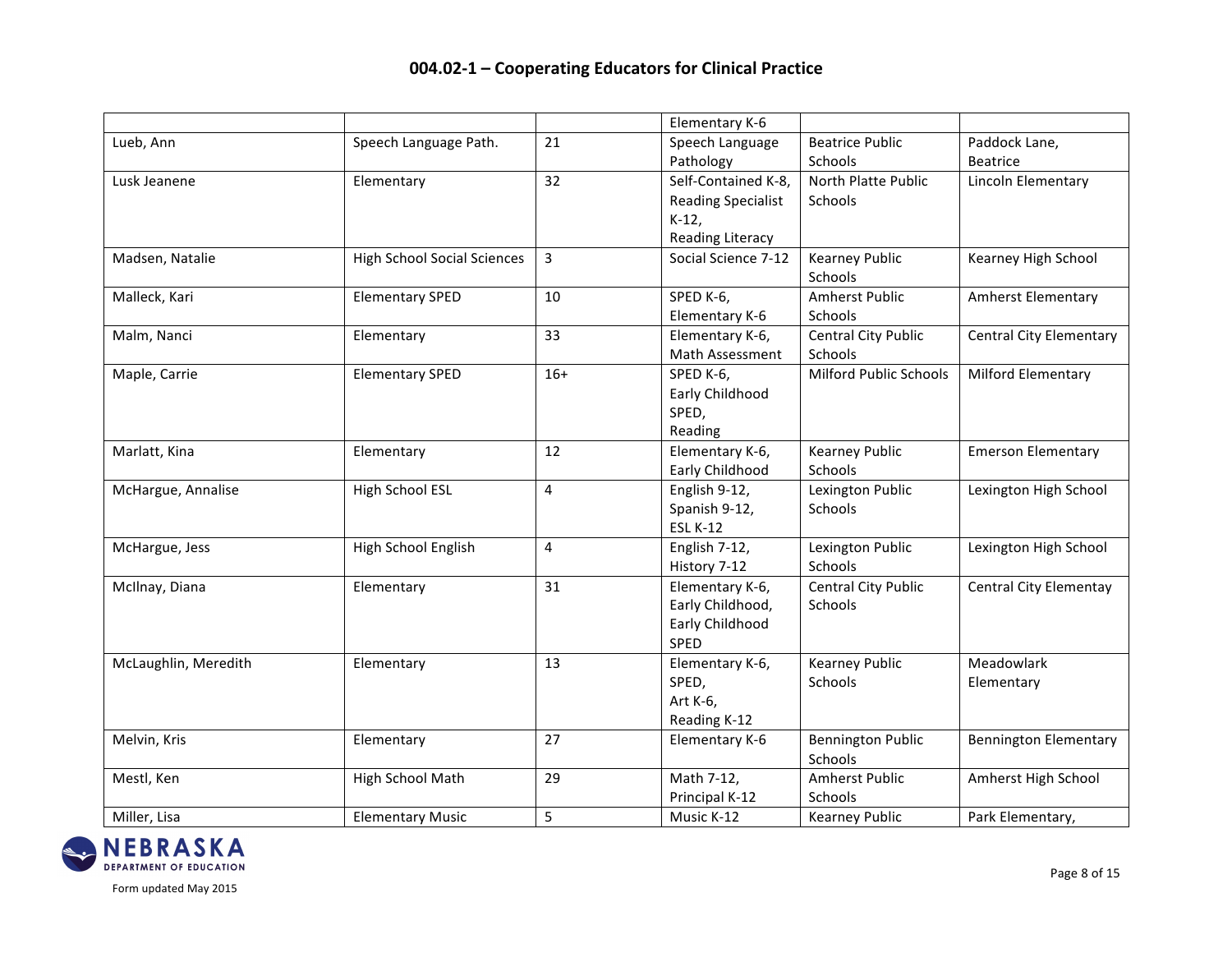|                    |                                                  |    |                                                              | Schools                               | <b>Emerson Elementary</b>        |
|--------------------|--------------------------------------------------|----|--------------------------------------------------------------|---------------------------------------|----------------------------------|
| Miller, Trena      | Elementary                                       | 42 | Elementary K-6,<br>Early Childhood,<br>Reading               | <b>Kearney Public</b><br>Schools      | <b>Windy Hills Elementary</b>    |
| Milton, Kyle       | High School Math,<br><b>High School Coaching</b> | 3  | Math 7-12,<br>Coaching                                       | North Platte Public<br>Schools        | North Platte High<br>School      |
| Minthorn, Natalee  | French                                           | 12 | French 7-12                                                  | <b>Bennington Public</b><br>Schools   | Bennington Jr.-Sr. High          |
| Mishou, Robert     | High School Language Arts                        | 24 | Language Arts 7-12                                           | <b>Kearney Public</b><br>Schools      | Kearney High School              |
| Montgomery, Jeff   | High School Math                                 | 20 | Math 7-12                                                    | Gibbon Public Schools                 | Gibbon High School               |
| Morrison, Krista   | Elementary                                       | 21 | Elementary K-6,<br>Math Specialist                           | <b>Millard Public Schools</b>         | Reagan Elementary                |
| Mullanix, Valerie  | Elementary                                       | 11 | Elementary K-6                                               | Niobrara Public<br>Schools            | Niobrara Elementary              |
| Muller, Jennifer   | Elementary                                       | 22 | Elementary K-6,<br>Early Childhood,<br><b>PE K-8</b>         | Minden Public Schools                 | Minden East<br>Elementary        |
| Murphy, Dawn       | Early Childhood                                  | 23 | Early Childhood                                              | Santee Community<br>Schools           | Santee Head Start                |
| Nathan, Mary Pat   | Elementary                                       | 26 | Elementary K-6                                               | <b>Fullerton Public</b><br>Schools    | Fullerton Jr./Sr. High<br>School |
| Nelson, Nancy      | Elementary                                       | 24 | Elementary K-6,<br>Curriculum and<br>Instruction             | Holdrege Public<br>Schools            | <b>Holdrege Elementary</b>       |
| Nielsen, Janelle   | High School Math                                 | 11 | Math 7-12,<br>Counseling                                     | <b>Fullerton Public</b><br>Schools    | Fullerton High School            |
| Njinjoh, Joseph    | Middle School SPED                               | 10 | SPED K-12                                                    | Alief ISD                             | Killough Middle School           |
| Ohlman, Cherish    | <b>Elementary SPED</b>                           | 14 | SPED K-6,<br><b>EC SPED</b>                                  | <b>Kearney Public</b><br>Schools      | Park Elementary                  |
| Ostermeier, Tricia | <b>High School</b><br>Mild/Moderate              | 19 | Mild/Moderate 7-<br>12                                       | Lincoln Public Schools                | Lincoln Southwest High<br>School |
| Pagel, Geri        | Middle School Language<br>Arts                   | 15 | Language Arts 7-<br>12,<br>Social Studies,<br>Elementary K-6 | <b>Grand Island Public</b><br>Schools | <b>Barr Middle School</b>        |
| Pardun, Mike       | PE                                               | 24 | Health/PE K-12                                               | West Holt Public                      | West Holt Public                 |

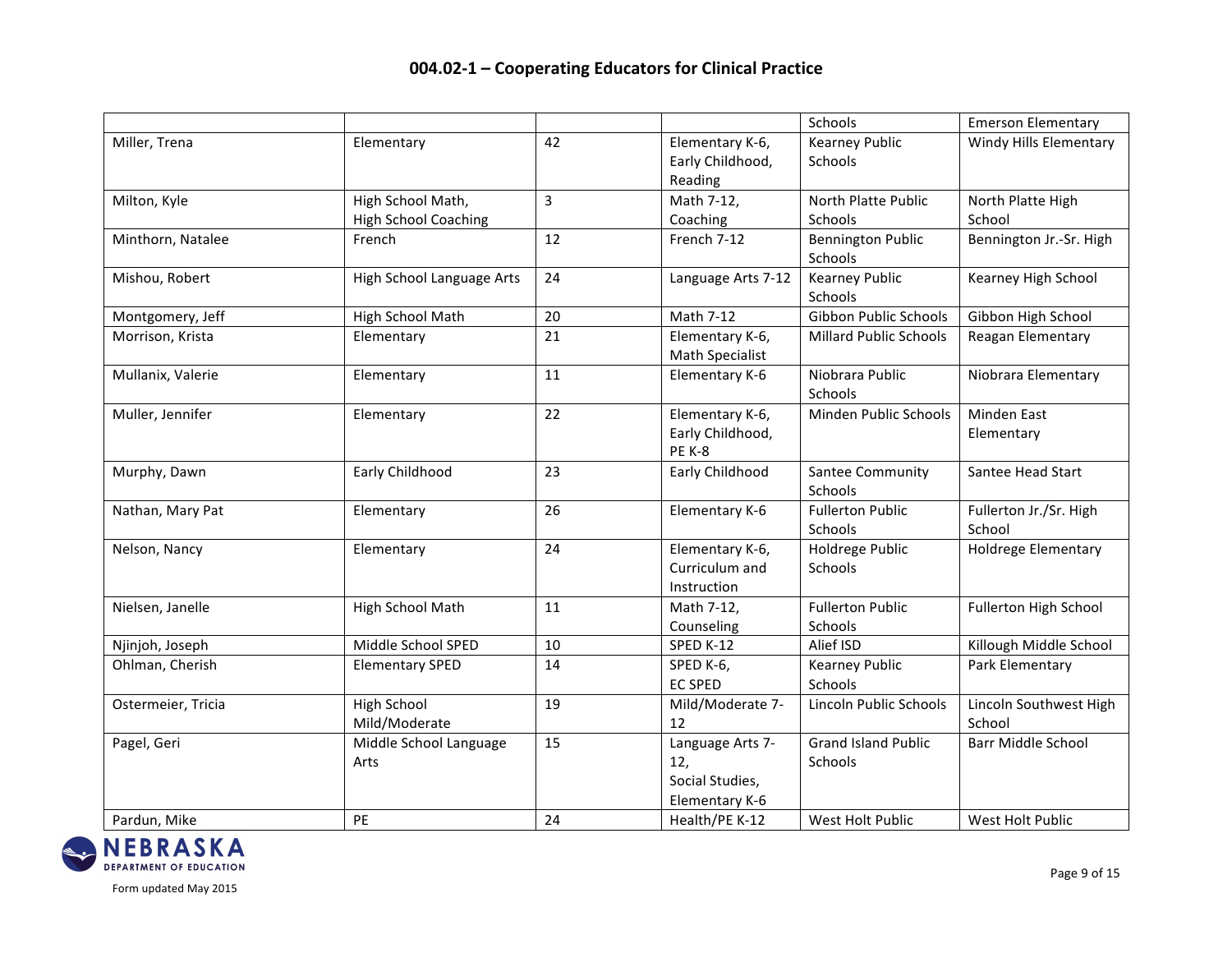|                    |                                                   |                  |                                                                                                                                                                                               | Schools                               |                                |
|--------------------|---------------------------------------------------|------------------|-----------------------------------------------------------------------------------------------------------------------------------------------------------------------------------------------|---------------------------------------|--------------------------------|
| Patocka, Travis    | High School Spanish                               | 16               | Spanish 7-12,<br>Computer<br>Technology/IT                                                                                                                                                    | Lexington Public<br>Schools           | Lexington High School          |
| Paulsen, Jeanne    | High School SPED                                  | 29               | Elementary K-6,<br>Art K-12,<br>SPED K-6,<br><b>SPED 7-12</b>                                                                                                                                 | Arapahoe Public<br>Schools            | Arapahoe Public School         |
| Pennington, Alexis | Elementary                                        | 10               | Elementary K-6                                                                                                                                                                                | <b>Kearney Public</b><br>Schools      | Park Elementary                |
| Pepper, Jamie      | Elementary                                        | 11               | Elementary K-6                                                                                                                                                                                | Elkhorn Public Schools                | Skyline Elementary             |
| Perry, Sarah       | <b>High School Art and History</b>                | 20               | Art 7-12,<br>History 7-12                                                                                                                                                                     | Alief ISD                             | Alief Hastings High<br>School  |
| Person, Sarah      | Middle School Math                                | $\boldsymbol{6}$ | Elementary Ed. K-<br>6,<br>ESL                                                                                                                                                                | <b>Grand Island Public</b><br>Schools | Walnut Middle School           |
| Pflaster, Lori     | <b>Elementary Special</b><br>Education            | 21               | Elementary K-6,<br>SPED                                                                                                                                                                       | Lexington Public<br>Schools           | <b>Morton Elementary</b>       |
| Pierce, Jeff       | <b>High School Social Studies</b>                 | 26               | Elementary K-6,<br>Middle Grades<br>Language Arts,<br><b>Middle Grades</b><br>Social Studies,<br>Middle Grades<br>PE/Health,<br>Social Sciences 7-<br>12,<br><b>Natural Sciences 7-</b><br>12 | Lincoln Public Schools                | Lincoln High School            |
| Pocock, Kelly      | Elementary                                        | 40               | Elementary K-6,<br>Curriculum and<br>Instruction                                                                                                                                              | <b>Kearney Public</b><br>Schools      | <b>Emerson Elementary</b>      |
| Pollock, Ryan      | High School English and<br>Psychology             | 21               | English 7-12,<br>Psychology 7-12                                                                                                                                                              | Palmyra OR1                           | Palmyra High School            |
| Potter, Misti      | High School Math                                  | 12               | Math 7-12                                                                                                                                                                                     | <b>Shelton Public Schools</b>         | Shelton High School            |
| Powers, Todd       | Middle School Language<br>Arts and Social Studies | 9                | Elementary K-6,<br><b>Middle Grades</b>                                                                                                                                                       | Omaha Public Schools                  | Morton Magnet Middle<br>School |

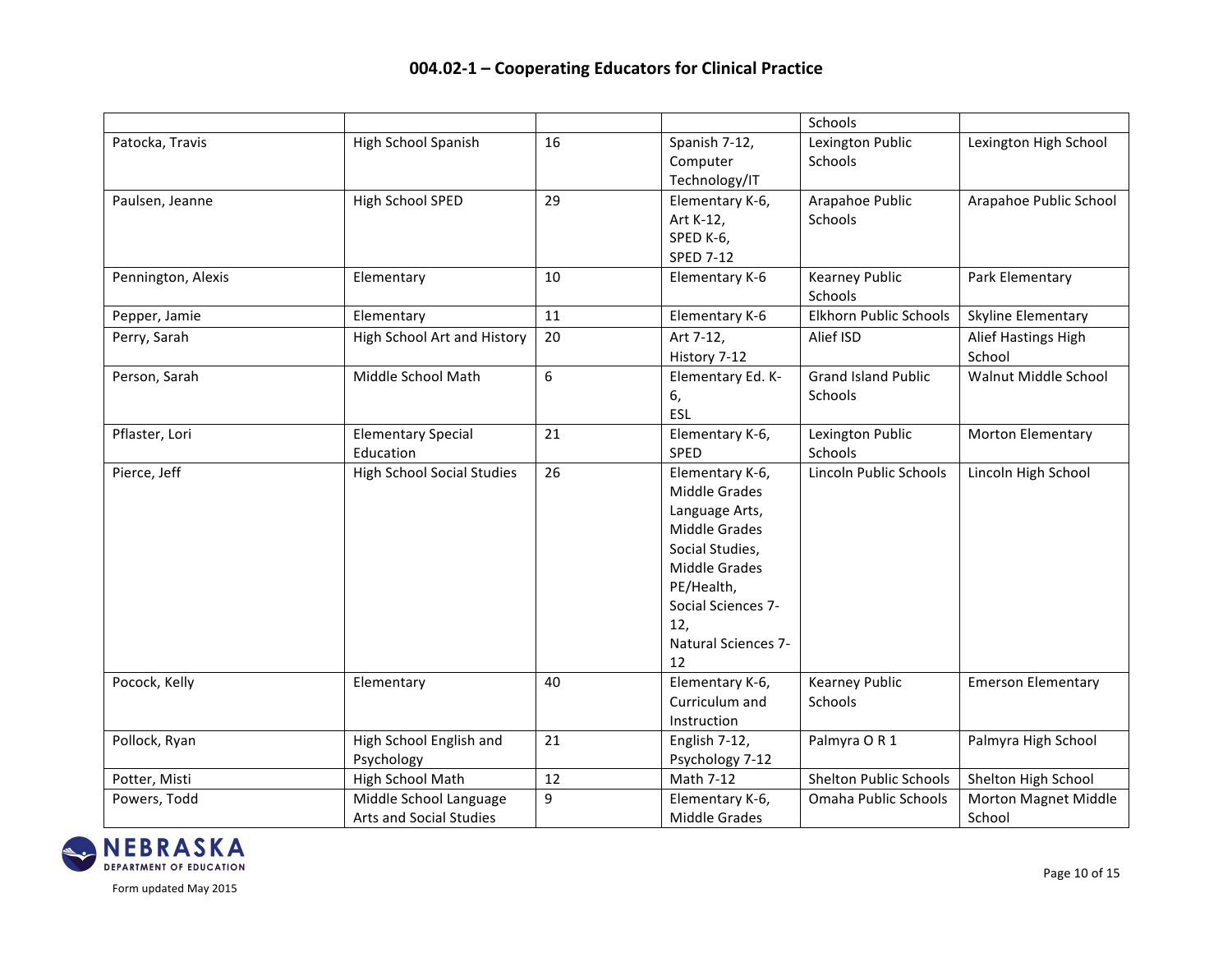|                      |                                                |    | Language Arts,<br><b>Middle Grades</b><br>Social Studies,<br>Admin. Elementary<br>Principal          |                                       |                                     |
|----------------------|------------------------------------------------|----|------------------------------------------------------------------------------------------------------|---------------------------------------|-------------------------------------|
| Quinn, Debra         | <b>SPED</b>                                    | 24 | <b>SPED K-12,</b><br><b>General Education</b>                                                        | Arapahoe Public<br>Schools            | Arapahoe Public<br>Schools          |
| Rasmussen, Scott     | <b>High School Social Studies</b><br>and Coach | 32 | Social Science 7-<br>12,<br>Coaching 7-12                                                            | Gibbon Public Schools                 | Gibbon High School                  |
| Reedy, Cindy         | Elementary                                     | 17 | Elementary K-5,<br>Middle School 6-8                                                                 | Tri County Public<br>Schools          | <b>Tri County Public</b><br>Schools |
| Rhynalds, Hailey     | <b>Elementary SPED</b>                         | 6  | SPED,<br>Elementary K-6                                                                              | Minden Public Schools                 | <b>Minden East</b><br>Elementary    |
| Riley, Brandi        | Elementary                                     | 13 | Elementary K-6,<br><b>SPED</b>                                                                       | <b>Pleasanton Public</b><br>Schools   | <b>Pleasanton Elementary</b>        |
| Ringenberg, Steph    | Middle School Speech                           | 25 | Speech/Theatre 7-<br>12,<br>Language Arts 7-12                                                       | Lexington Public<br>Schools           | Lexington Middle<br>School          |
| Ringlien, Stacy      | High School SPED                               | 39 | Elementary K-6,<br>SPED K-6,<br><b>SPED 7-12</b>                                                     | <b>Amherst Public</b><br>Schools      | Amherst High School                 |
| Rockefeller, Stacy   | High School Math                               | 17 | Math 7-12                                                                                            | Gibbon Public Schools                 | Gibbon High School                  |
| Rodenborg, Stephanie | High School Natural<br><b>Sciences</b>         | 4  | Natural Science 7-<br>12                                                                             | Ravenna Public<br>Schools             | Ravenna High School                 |
| Rood, Amanda         | Middle School Math                             | 12 | <b>Middle Grades</b><br>Math,<br><b>Middle Grades</b><br>Science,<br>Middle Grades<br>Social Science | <b>Grand Island Public</b><br>Schools | <b>Barr Middle School</b>           |
| Ross, Melissa        | Elementary                                     | 5  | Elementary K-8,<br>SPED K-8                                                                          | <b>Sidney Public Schools</b>          | South Ward Elementary               |
| Rowse, Ed            | <b>Elementary PE</b>                           | 27 | History 7-12,<br>PE K-12,<br>Admin. K-12                                                             | Minden Public Schools                 | <b>Minden East</b><br>Elementary    |
| Rumbaugh, Tracy      | <b>High School Science</b>                     | 12 | <b>Natural Sciences 7-</b>                                                                           | Omaha Public Schools                  | <b>Central High School</b>          |

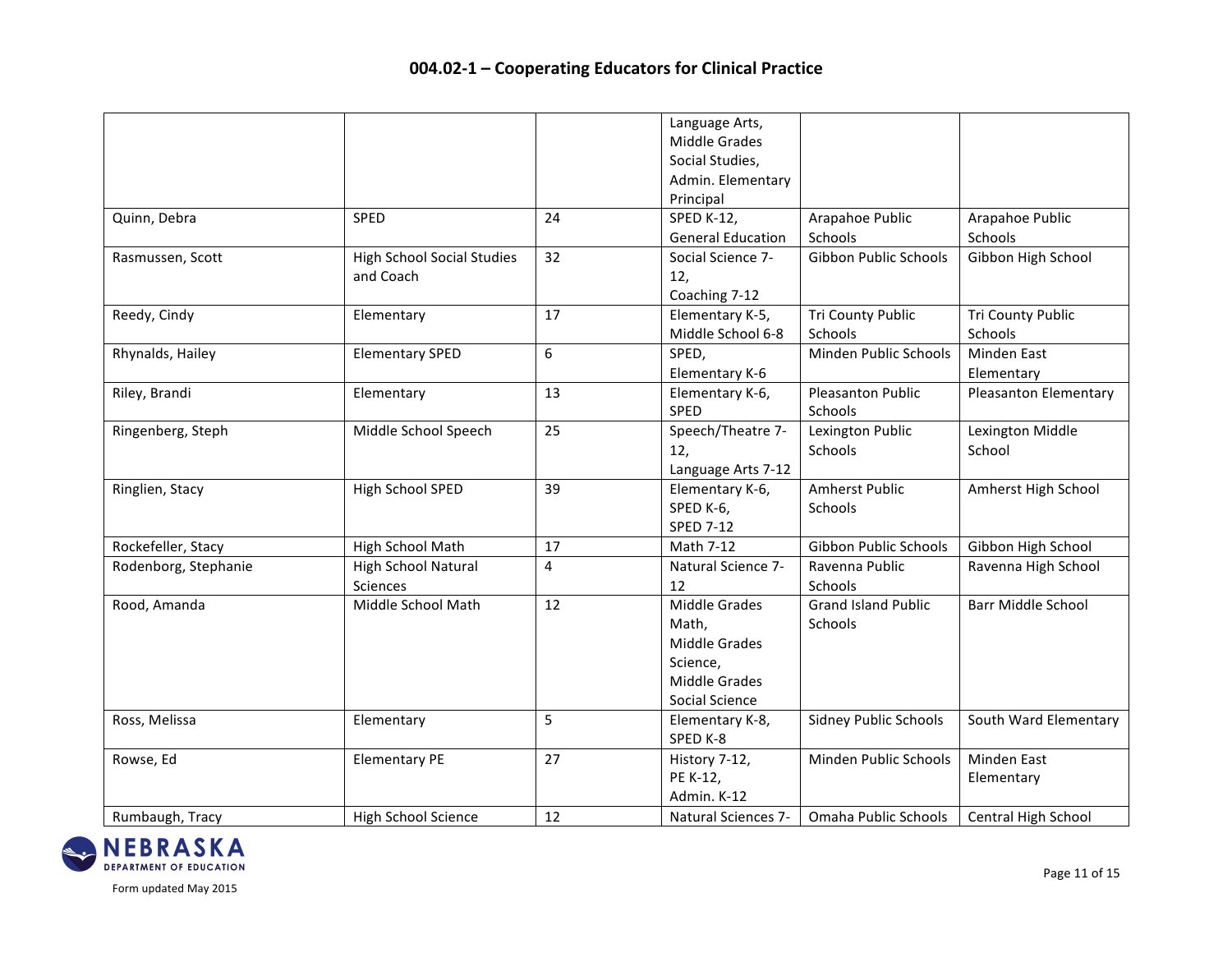|                      |                             |       | 12,<br>Biology 7-12                             |                                              |                                                     |
|----------------------|-----------------------------|-------|-------------------------------------------------|----------------------------------------------|-----------------------------------------------------|
| Rush, Nicole         | Elementary                  | 21    | Elementary K-6,<br>SPED K-8                     | Callaway Elementary                          | Callaway Public Schools                             |
| Schmeichel, Karen    | High School English         | 13    | English 7-12,<br>ESL                            | St. Mary's School<br>(Private)               | St. Mary's High School                              |
| Scott, Connie        | Elementary                  | 20    | Elementary K-6                                  | Douglas County<br><b>School District</b>     | South Ridge Elementary                              |
| Shields, Molly       | High School PE/Health       | 12    | Health/PE K-12                                  | Lincoln Public Schools                       | North Star High School                              |
| Shrader, Dave        | <b>High School Business</b> | 40    | Business 7-12,<br>PE,<br>Secondary Admin.       | Gretna Public Schools                        | Gretna High School                                  |
| Sinnard, Peg         | Music K-12                  | $20+$ | <b>General Music K-</b><br>12                   | Gibbon Public Schools                        | Gibbon Public School                                |
| Sitzman, Laurie      | Elementary                  | 22    | Elementary K-6                                  | Platte Valley Re-7<br><b>School District</b> | <b>Platte Valley</b><br>Elementary                  |
| Sloan, Danielle      | Elementary                  | 14    | Elementary K-6,<br>SPED K-6,<br>Early Childhood | <b>Kearney Public</b><br>Schools             | <b>Central Elementary</b>                           |
| Spaulding, Abbey     | Elementary                  | 20    | Elementary K-6,<br>SPED                         | Lincoln Public Schools                       | <b>Fredstrom Elementary</b>                         |
| Steinkruger, Megan   | Middle School SPED          | 3     | Elementary K-6,<br>SPED K-6                     | Holdrege Public<br>Schools                   | Holdrege Middle School                              |
| Stelling, Kandi      | <b>Elementary Music</b>     | 23    | Vocal and<br>Instrumental<br>Music K-12         | <b>Kearney Public</b><br>Schools             | <b>Northeast Elementary</b>                         |
| Stewart, Stephanie   | Elementary                  | 25    | Elementary K-6                                  | <b>Malcolm Public</b><br>Schools             | <b>Malcolm Elementary</b>                           |
| Straight, Gloria     | Elementary                  | 39    | SLD K-12,<br>Elementary K-8,<br>MH1 K-8         | Centura Public<br>Schools                    | Centura Elementary                                  |
| Stubbs, Jason        | High School English         | 17    | Englsih 7-12,<br>History 7-12                   | <b>Amherst Public</b><br>Schools             | Amherst High School                                 |
| Swarm, Erin          | <b>Elementary SPED</b>      | 12    | PE K-12,<br>SPED,<br>Elementary K-6             | <b>Kearney Public</b><br>Schools             | Northeast Elementary,<br><b>Glenwood Elementary</b> |
| Swartzendruber, Matt | Social Studies,             | 20    | History 7-12,                                   | So. Central NE Unified                       | Sandy Creek Public                                  |

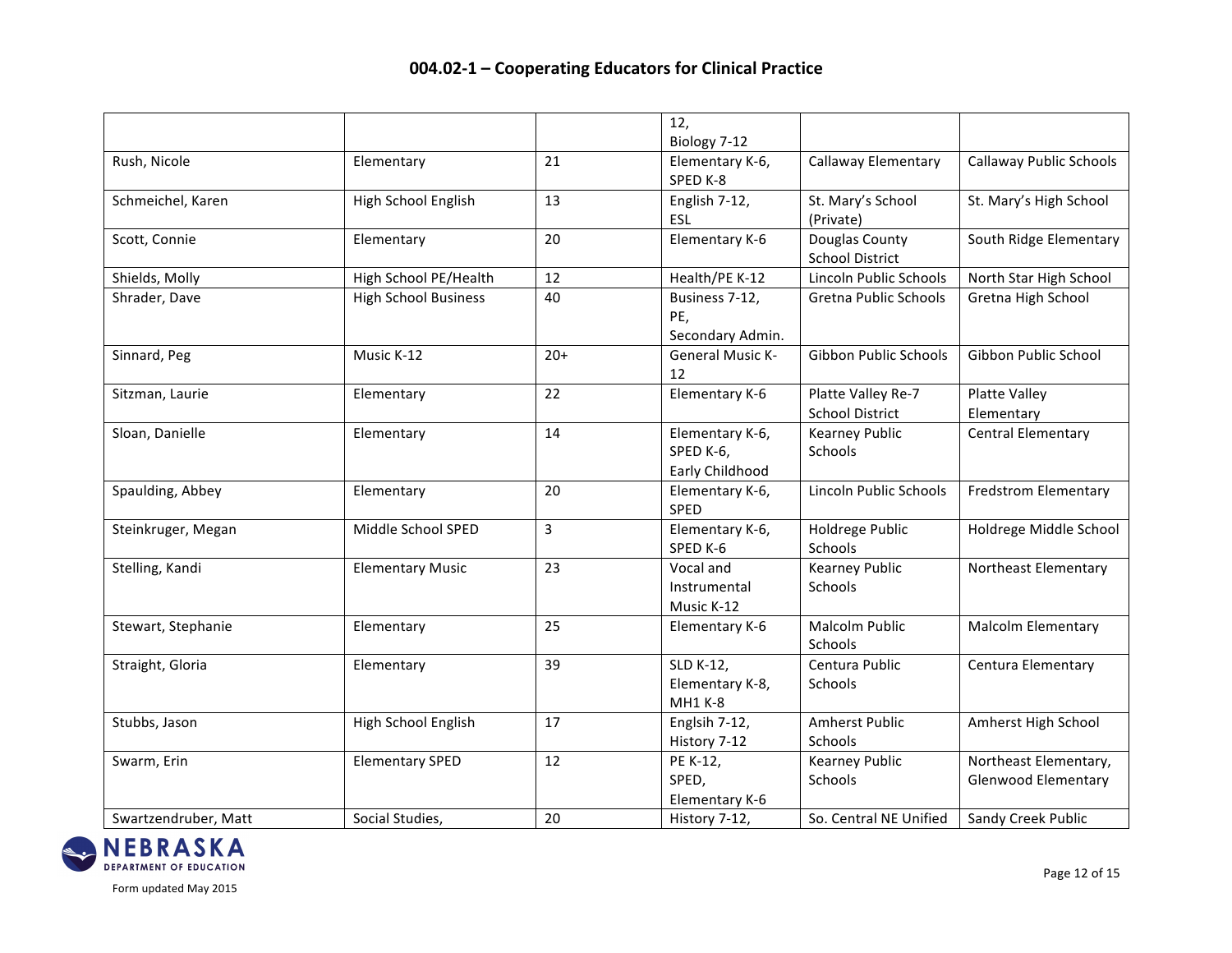|                     | Coaching                          |                | PE 7-12,             | System 5 School               | Schools                       |
|---------------------|-----------------------------------|----------------|----------------------|-------------------------------|-------------------------------|
|                     |                                   |                | Coaching             | District                      |                               |
| Talibitzer, Roxanne | Elementary                        | 21             | Elementary K-6,      | <b>Shelton Public Schools</b> | Shelton Elementary            |
|                     |                                   |                | Early Childhood,     |                               |                               |
|                     |                                   |                | Human                |                               |                               |
|                     |                                   |                | Development and      |                               |                               |
|                     |                                   |                | the Family           |                               |                               |
| Thober, Jeff        | <b>Physical Education K-12</b>    | 22             | PE K-12,             | Ravenna Public                | Ravenna Public Schools        |
|                     |                                   |                | Adaptive PE K-12,    | Schools                       |                               |
|                     |                                   |                | Administration       |                               |                               |
| Thomas, Heidi       | High School SPED,                 | 14             | SPED,                | Arapahoe Public               | Arapahoe Public School        |
|                     | High School Language Arts         |                | Language Arts 7-12   | Schools                       |                               |
| Thomas, Jennifer    | Art                               | 33             | Art K-12             | Potter-Dix Public             | Potter-Dix                    |
|                     |                                   |                |                      | Schools                       |                               |
| Thompson, Dawn      | High School Math                  | 8              | Math 7-12            | <b>Hershey Public</b>         | <b>Hershey Public Schools</b> |
|                     |                                   |                |                      | Schools                       |                               |
| Thompson, Melyssa   | Elementary                        | 5              | <b>SPED K-12,</b>    | Alief ISD                     | Liestman Elementary           |
|                     |                                   |                | Generalist K-6,      |                               |                               |
|                     |                                   |                | ESL                  |                               |                               |
| Thornburg, Joni     | Elementary                        | 4              | Elementary K-6       | <b>Axtell Public Schools</b>  | <b>Axtell Elementary</b>      |
| Thurlow, Brent      | <b>High School Social Science</b> | $\overline{7}$ | Social Science 7-    | Alief ISD                     | Alief Hastings High 9th       |
|                     |                                   |                | 12,                  |                               | <b>Grade Center</b>           |
|                     |                                   |                | Political Science 7- |                               |                               |
|                     |                                   |                | 12                   |                               |                               |
| Tomlin, Jeff        | <b>High School Social Studies</b> | 28             | Social Studies 7-12  | <b>Grand Island Public</b>    | <b>Grand Island Senior</b>    |
|                     |                                   |                |                      | Schools                       | High School                   |
| Tonniges, Lisa      | Middle School PE                  | 13             | <b>PE K-12</b>       | <b>Kearney Public</b>         | Horizon Middle School         |
|                     |                                   |                |                      | Schools                       |                               |
| Trampe, Melissa.    | Elementary                        | 26             | Elementary K-6,      | <b>Amherst Public</b>         | <b>Amherst Elementary</b>     |
|                     |                                   |                | SPED K-6             | Schools                       |                               |
| Unick, Virginia     | High School SPED                  | 15             | SPED K-12            | <b>Kearney Public</b>         | Kearney High School           |
|                     |                                   |                |                      | Schools                       |                               |
| Veal, Carrie        | Middle School                     | 15             | Class I Schools K-8, | Holdrege Public               | Holdrege Middle School        |
|                     |                                   |                | Elementary K-6       | Schools                       |                               |
| Warren, Christine   | High School Math                  | 12             | Math 8-12,           | Alief ISD                     | Elsik High School             |
|                     |                                   |                | <b>ESL</b>           |                               |                               |
| Weiers, Trish       | Elementary                        | 10             | Elementary K-6       | <b>Kearney Public</b>         | Meadowlark                    |

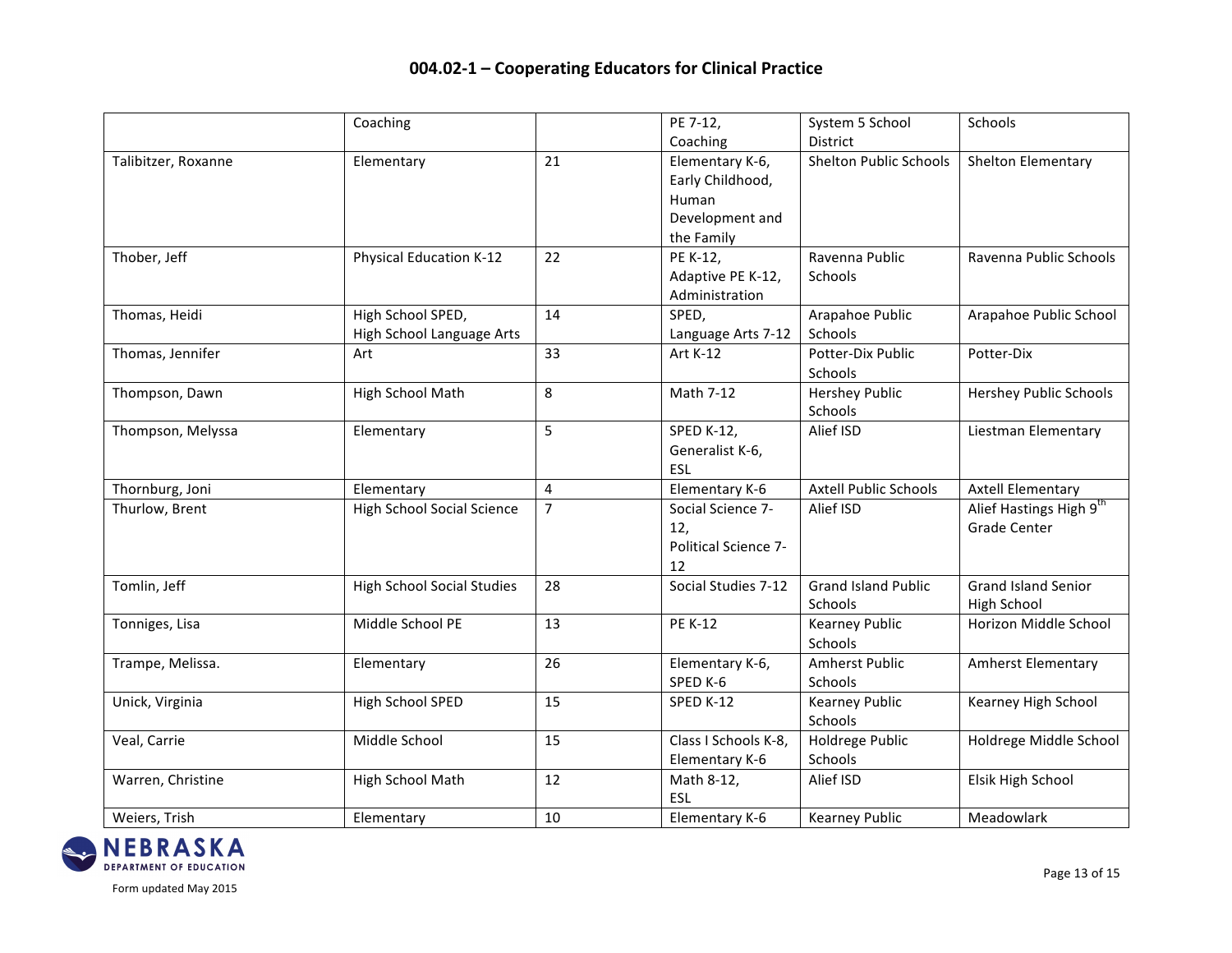|                      |                                                   |       |                                                                                                                            | Schools                               | Elementary                                                      |
|----------------------|---------------------------------------------------|-------|----------------------------------------------------------------------------------------------------------------------------|---------------------------------------|-----------------------------------------------------------------|
| Westovick, Janell    | Elementary                                        | 30    | Elementary K-6,<br>SPED K-6,<br>Learning<br><b>Disabilities</b>                                                            | Eustis-Farnam Public<br>Schools       | Eustis-Farnam Public<br>Schools                                 |
| Whitney, Jim         | Middle School Social<br><b>Studies</b>            | 48    | Social Studies,<br>American History,<br>Government,<br>Sec. Ed. Adm.                                                       | North Platte Public<br>Schools        | Adams Middle School                                             |
| Wilke, Cindy         | Elementary,<br><b>Elementary SPED</b>             | 16    | Elementary K-6,<br>SPED                                                                                                    | Ravenna Public<br>Schools             | Ravenna Elmentary                                               |
| Williams, Marcia     | High School Math                                  | 6     | Math 6-12                                                                                                                  | USD #431                              | Hoisington High School                                          |
| Winkelbauer, Catrina | Elementary                                        | 35    | Elementary K-6,<br>ESL,<br>Coaching,<br>Curriculum and<br>Instruction with<br>Early Childhood                              | Randolph Public<br>Schools            | Randolph Elementary                                             |
| Wise, Mary Laurel    | <b>Elementary Learning</b><br><b>Disabilities</b> | 25    | Elementary K-6,<br><b>Reading Specialist</b><br>$K-12$ ,<br>Learning<br>Disabilities,<br>Administration and<br>Supervision | Elkhorn Public Schools                | Skyline Elementary                                              |
| Witte, Judy          | Early Childhood                                   | $20+$ | Elementary K-6,<br>Early Childhood,<br>SPED K-12                                                                           | <b>Kearney Public</b><br>Schools      | <b>Kearney Education</b><br>Center                              |
| Wright, Angela       | <b>Elementary Music</b>                           | 17    | Music K-12                                                                                                                 | <b>Kearney Public</b><br>Schools      | <b>Buffalo Hills</b><br>Elementary,<br>Meadowlark<br>Elementary |
| Wurst, Lance         | Art,<br>History                                   | $33+$ | Art,<br>History 7-12                                                                                                       | <b>Perkins County</b><br>Schools      | Perkins County                                                  |
| Zeckser, Kelly       | Elementary                                        | 15    | ESL,<br><b>Elementary K-6</b>                                                                                              | <b>Grand Island Public</b><br>Schools | Lincoln Elementary                                              |
| Zuniga, Jenny        | Elementary                                        | 13    | Art K-12                                                                                                                   | Alief ISD                             | Liestman Elementary                                             |